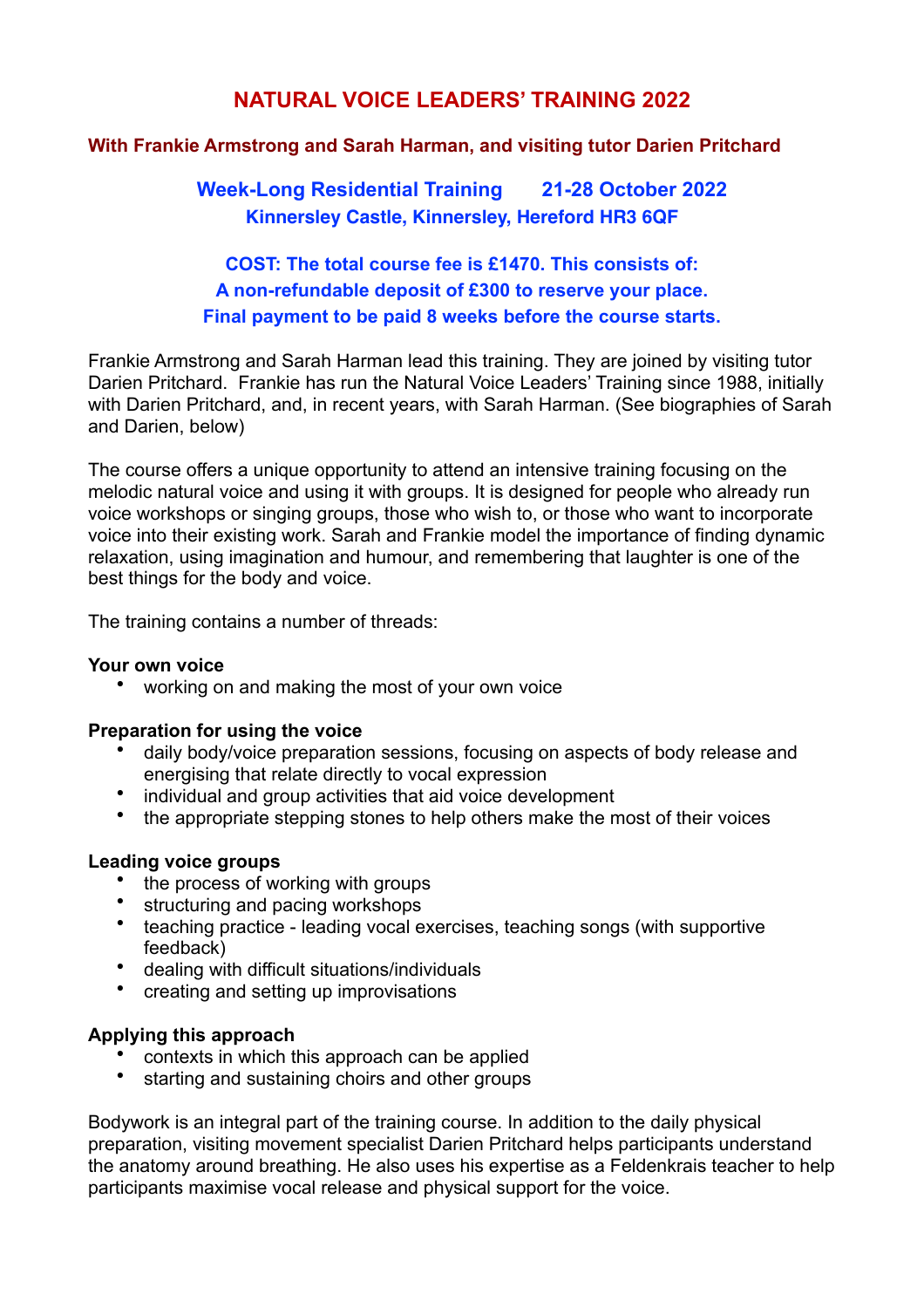Participants receive a course handbook, containing comprehensive notes on the exercises, and practical information on freelance working as a voice leader. They also receive a CD with exercises for the body, the breath and the voice, and ways of exploring vocal technique.

Please look at the *About* [page of the Natural Voice Network website](https://naturalvoice.net/about) for a clear outline of the style and approach of this course.

Even if you have attended a workshop with Frankie or Sarah before, we would like to have a chat with you prior to booking to ensure that this is the right course for you and to make a personal connection. Please phone Frankie (+44) 029 2048 0429 or Sarah on (+44) 1874 713 184.

Further information and Bookings, Contact Zoe Preece: **[zoepreece.ab@gmail.com](mailto:zoepreece.ab@gmail.com)** 

IMPORTANT: Cancellation arrangements apply – see booking information.

APPLICATIONS: [frankiearmstrong45@gmail.com](mailto:frankiearmstrong45@gmail.com)

[Some past participants have managed to successfully apply for grants from Arts Training bodies, appropriate charitable bodies, through workplace further training and retraining schemes.]

VENUE: Kinnersley Castle, Kinnersley, Hereford HR3 6QF [kinnersleycastle.co.uk](http://kinnersleycastle.co.uk)

TIMES: The course starts with supper at 6.30pm on Friday 21 Oct. You can arrive from 4pm to settle into your room. We finish after lunch, at 2pm on Friday 28 Oct.



# **Biographies**

**[FRANKIE ARMSTRONG](http://www.frankiearmstrong.com)** has sung professionally in the folk scene and the women's' and the peace movements since the 1960s. She pioneered community voice workshops in 1975. She continued her previous trade as a trainer in social and youth work alongside the voice workshops for a decade, before focusing exclusively on the voice workshops and singing.

Frankie has made 12 solo albums, as well as featuring on

numerous shared and themed recordings. She has written an autobiography (*As Far As the Eye Can Sing*), co-edited *Well Tuned Women* (on women and voice) with Jenny Pearson, and also contributed chapters to 11 other books. Her most recent book (with Janet Rogers) is *Acting and Singing with Archetypes*.

She is President and founder of the Natural Voice Network, which grew out of her voice teaching and training work. Frankie is also an honorary member of the Voice and Speech Trainers Association (VASTA) of North America, and has been awarded the Gold Badge in 2018 by the English Folk Dance and Song Society.

In London, Frankie is a guest teacher at the Central School of Speech and Drama (both on the drama therapy course and the Voice MA), and, for 23 years, regularly taught at the National Theatre Studio. She has been a tutor at International Voice Conferences in the UK, Australia and North America. For over 30 years, she has taken 'apprentices' and run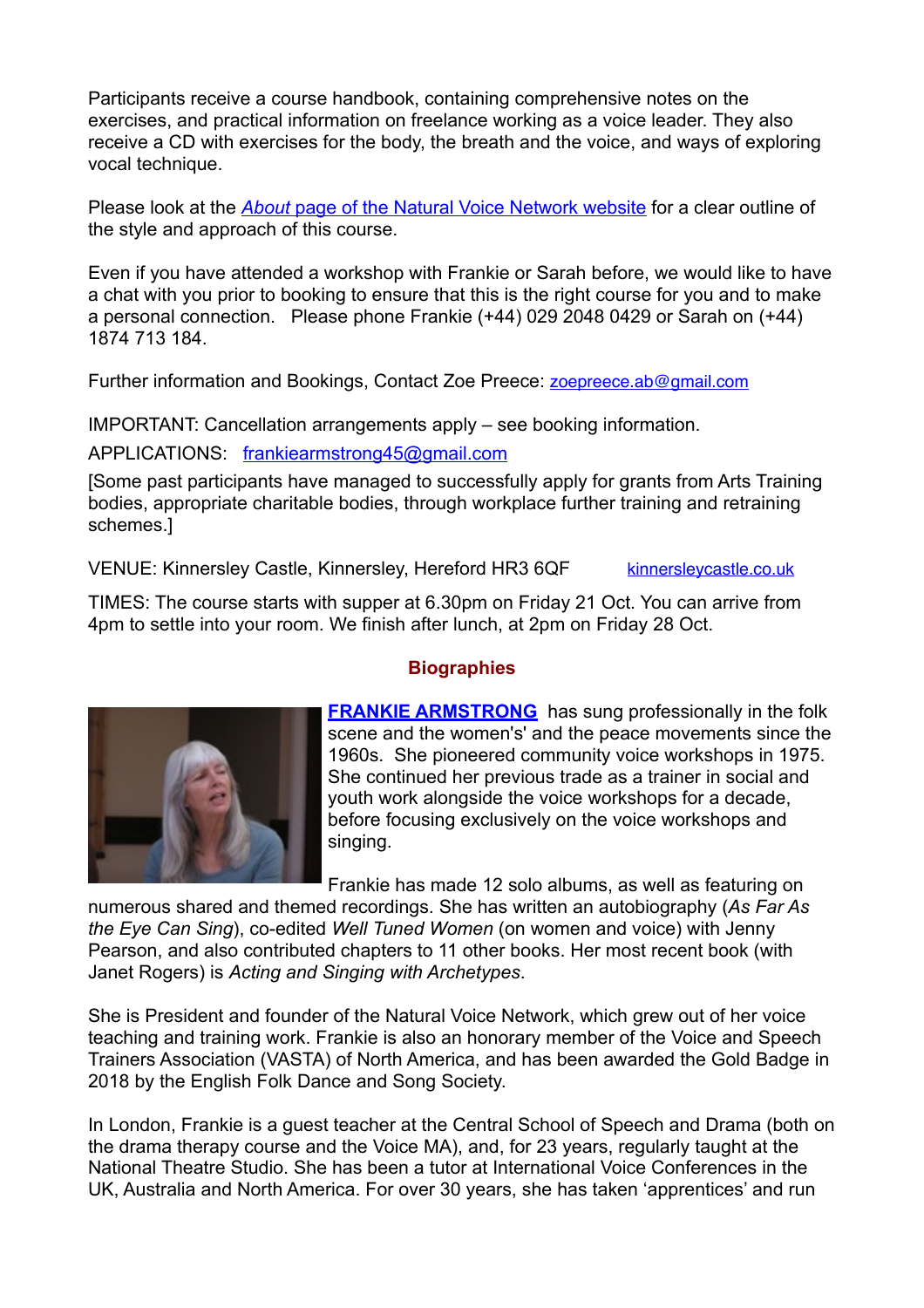training groups (often with Darien Pritchard) to pass on her approach and style of voice work.

Over the years she has run workshops with almost every kind of group – for children of all ages and abilities, professional theatre companies, community and women's groups, people with disabilities, drama students, therapists, psychiatric patients, folk song students and the elderly. Whatever the focus of her workshops, she believes in creating a supportive, generous atmosphere where people do not feel judged or under pressure to get things "right". The intention is to help us all find a creative balance between relaxation and energy.

It was her passion for the traditional styles of singing in the British Isles and from around the world that informed the development of her voice and singing workshops. Having been involved with folk and political songs since the 1950s, she's always been fascinated by the way that voice can enhance the individual's sense of well-being and also develop a sense of community. It can link us to the thread of song that comes down to us from our ancestors. Hence, she has always been interested in exploring voice and song in its historical, cultural, political and spiritual dimensions. She also sees the voice as a tool to aid our self-expression, creativity and confidence. And, for more than three decades, she has focused particularly on the body-voice connection, having worked and trained with a variety of bodywork and movement teachers.

#### **SARAH HARMAN**

Sarah originally trained and worked in the theatre, and has been leading singing workshops and choirs since 1988. She has led groups with absolute beginners, disabled people, young people on probation, and in schools, hospices, hospitals and community settings, and has worked in Nicaragua, Australia, France and Spain. She is particularly passionate about working with disadvantaged communities, and believes that singing together in harmony is a fantastic way of bringing people together in supportive community.

Sarah currently runs two community choirs in South Wales and regular 'Music and Memories' sessions for people with dementia. She will bring her experience of establishing



and leading long-term groups to the Voice Leaders training. With a strong belief that leading workshops requires considerable skill, awareness and planning, Sarah has developed workshop materials and exercises to help singers gain the ability and learn techniques for leading effective, inclusive and inspirational workshops.

She has been designing and running training for workshop leaders and voice teachers since the early '90s, and worked as Training Manager for Community Music Wales for whom she

continues to design and run regular training for new and experienced community music tutors. She has also worked for the Arts Council of Wales and leads training for Citizens Advice (on Training and Supervision Skills, Mental Health and Dealing with Aggression). Sarah is a song-writer and regular performer in styles ranging from folk to Baroque classical music. She sings with the duo Blameless Hussies and with her quartet, The Quiet Ranters. The songs she writes and sings are witty and thoughtful, bringing together the personal and the political.

#### **Sarah and Frankie**